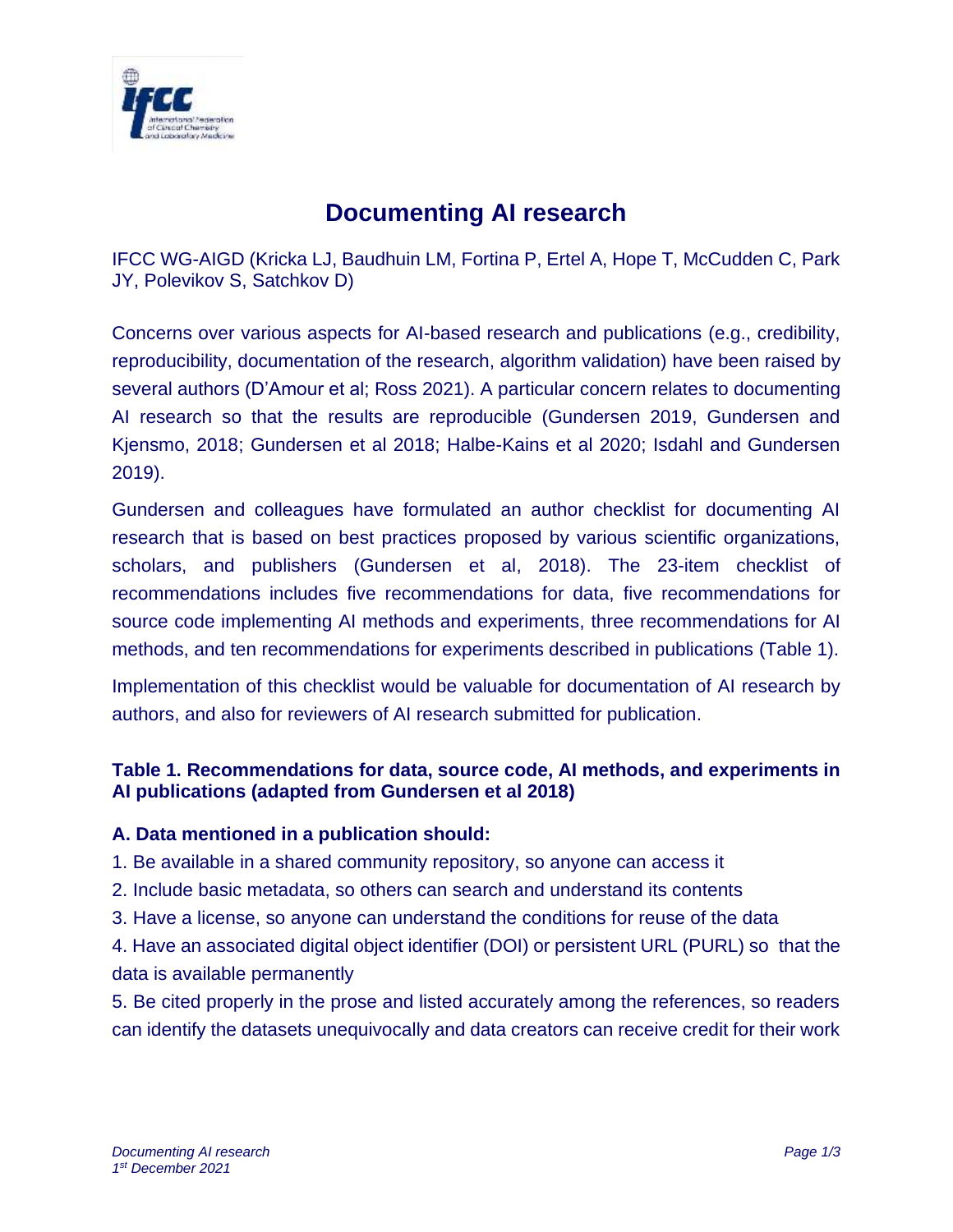

# **B. Source code used for implementing an AI method and executing an experiment should:**

6. Be available in a shared community repository, so anyone can access it

7. Include basic metadata, so others can search and understand its contents

8. Include a license, so anyone can understand the conditions for use and extension of the software

9. Have an associated digital object identifier (DOI) or persistent URL (PURL) for the version used in the associated publication so that the source code is permanently available

10. Be cited and referenced properly in the publication so that readers can identify the version unequivocally and its creators can receive credit for their work

## **C. AI methods used in a publication should be:**

11. Presented in the context of a problem description that clearly identifies what problem they are intended to solve

12. Outlined conceptually so that anyone can understand their foundational concepts

13. Described in pseudocode so that others can understand the details of how they work

### **D. Descriptions of experiments in a publication should:**

14. Explicitly present the hypotheses to be assessed, before other details concerning the empirical study are presented

15. Present the predicted outcome of the experiment, based on beliefs about the AI method and its application

16. Include the experimental setup (parameters and the conditions to be tested) and its motivation, such as why a specific number of tests or data points are used based on the desired statistical significance of results and the availability of data

17. Present the results (i.e., measures and metrics) and the analysis

18. [Include] an explicit indication of whether the analyses support the hypotheses

19. Justify why the datasets used are appropriate for the experiment, why the chosen empirical design is appropriate for assessing the hypothesis, and why the metrics and measures are appropriate for assessing the results

20. Be described as a workflow that summarizes how the experiment is executed and configured